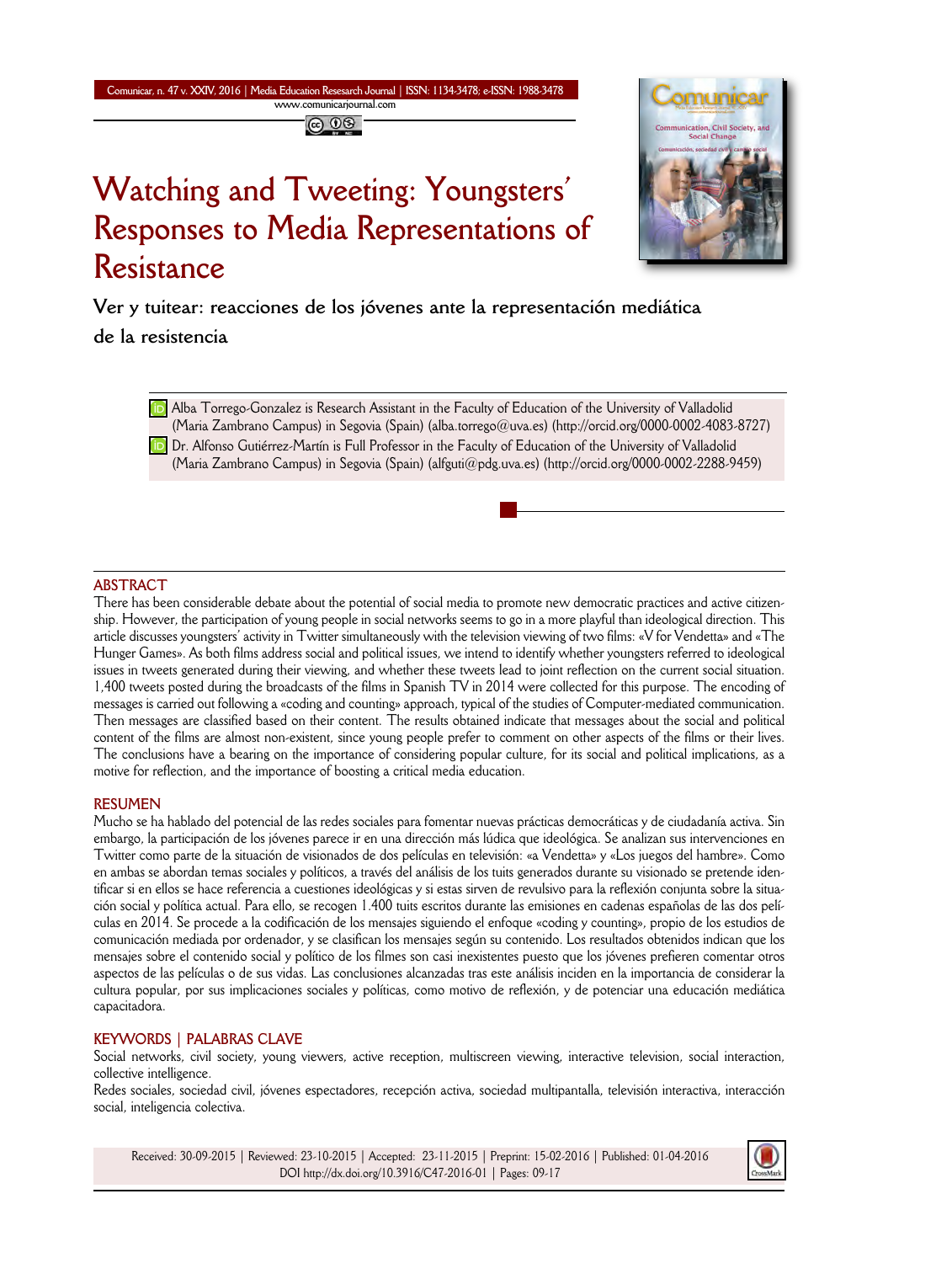# **1. Introduction**

#### **1.1. Social media and democratic practices**

In Convergence Culture: Where Old and New Media Collide, Henry Jenkins asks this question: «When will we be capable of participating within the democratic process with the same ease that we have come to participate in the imaginary realms constructed through popular culture?» (2008: 234). His question stems from the passion that popular culture raises in a large part of the population, feeding on amazing book or film stories to the point of appropriating them and making them part of their everyday lives (Sorrells & Sekimoto, 2015). Jenkins examines the effects that a similar response would have in the sphere of politics, leading beyond the detachment and alienation that come as people's most frequent responses to political processes.

This paper has a similar starting point: people are increasingly using the elements of popular culture to engage in conversation with fans of the same cultural products in media environments. Thus, they give rise to the emergence of affinity spaces (Gee, 2004) in which individuals who have not met are drawn together by strong shared interests. Websites and social media have contributed to the development of affinity spaces by making participation and message exchange easier. Twitter, for instance, offers users hashtags for the grouping of messages about a given topic and their differentiation from messages about other topics.

Although Gee analyses affinity spaces in connection with video gamers, the term has been applied to book or film fan communities, maker movement groups interested in photography, video or the digital arts (Tyner, Gutiérrez, & Torrego, 2015), or even the use of social media for social or political activism. For a few years now, social networking sites and messengers have been used to build social movements and engage in social or political activities, including consumer boycotts, protests and demonstrations (Langman, 2005; Wasserman, 2007; Martin, 2015). They are apt tools to promote collective identities and connect people involved in similar causes, restoring the voice of the silenced masses (Della-Porta & Mosca, 2005; Della-Porta, 2015). In Spain, social and digital media made possible for young people to mobilise and build the social movement known as 15M. As observed by Hernández, Robles y Martínez (2013), youngsters reappropriated these media to participate in public communication, creating new perspectives in civic education.

According to Sunstein (2007), virtual communities are organised around political or ideological themes,

rather than cultural ones. However, although social media have often been used for political purposes – contributing to trigger major political events like the Arab Spring, protests against the Iraq War or 15M, most people engage in communities to talk about their interests or hobbies (Jenkins, 2008). As analysed by Jenkins, participation in affinity spaces to discuss works of popular culture is easier, for it requires less commitment and responsibility than political choices and appears to be removed from the world of politics. In fact, Jenkins insists that the fantasy in the worlds created in popular culture can be a pretext or a starting point to deal with political issues, or even contribute to change one's stance or overcome ideological barriers.

Furthermore, participation in social media has changed democratic practices and altered state-society relations. In the past decade, there have been countless works on the democratising potential of social media (Hindman, 2008). This has stirred debate over the advantages of social media in encouraging social or political participation. Koku, Nazer, & Wellman (2001), Díez-Rodríguez (2003), or Castells (2004) emphasise the inconclusive nature of data in connection with the potential of technology to make citizen participation a richer experience. Atton (2002) described social media as double-edged, contributing to equality while reproducing the power asymmetries in the reality of society. Díez, Fernández & Anguita (2011) wonder whether the new forms of communication through social media are empowering youngsters, or rather, failing to encourage discussion and active citizenship. The authors think social media do have a large potential for communication and participation but may be also at the service of a specific form of democracy.

#### **1.2. Two dystopias: «V for Vendetta» and «The Hunger Games»**

The two films on which this paper focuses, «V for Vendetta» (McTeigue, 2006) and «The Hunger Games» (Ross, 2012), like the books they are based on (Moore & Lloyd, 2005; Collins, 2008), have a strong political component that could invite more serious reflection on political problems and current social issues. Both are set in dystopian universes where revolution is brewing against totalitarian regimes that use terror and control mechanisms to curtail people's freedom. Both societies, which at first appear to be accepted by citizens, are in fact the result of a dictator's manoeuvring and control of the media to deprive people of their civil rights. Both V and Katniss Everdeen have been ill-treated by the system, so they decide to stand up against it, becoming leaders of a revolution as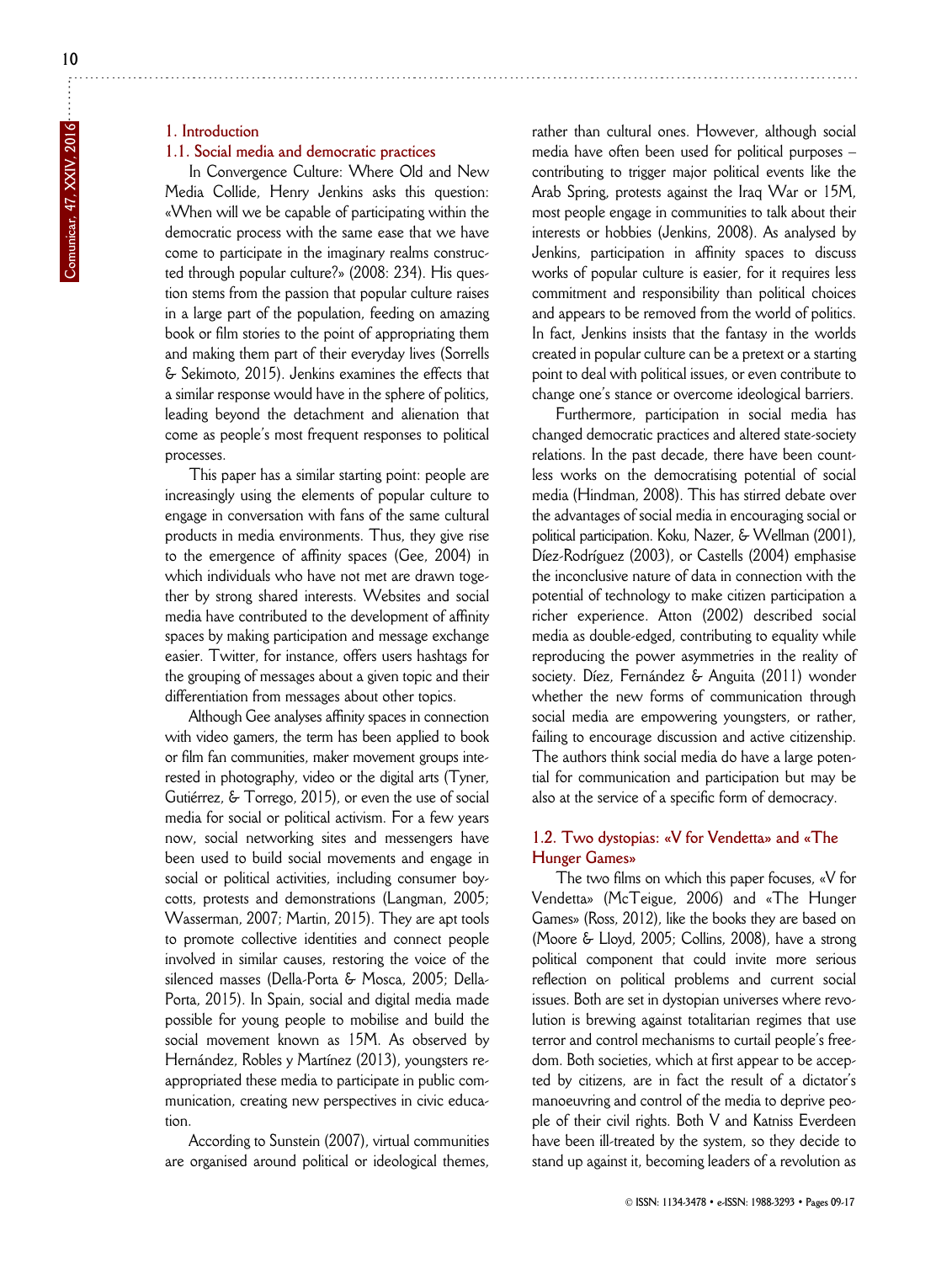they are joined by other citizens. Both films bring dominant capitalism under attack, having the audience witness two (somewhat tamed) revolutions as they could look like in a postmodern world (Mateos-Aparicio, 2014). Both films have lent contemporary society icons used in riots and rebellions around the globe: the Vendetta mask, worn by the members of the Anonymous group and by demonstrators and protesters against oppression, and Katniss's three finger salute, which became a form of silent resistance to the military coup in Thailand.

Discussions of these two films in affinity spaces could move youngsters to ideological or political reflection, and to subsequent action against social injustice. In the transmedia analysed here, the potential of social media for activism and social change converges with the power of mass media (particularly film and television) to create states of opinion. As pointed out by Giroux (2003) and other authors, films do more than just entertain; they can stir desires and help

build or internalise ideologies that constitute the historical realities of power. Moreover, they play an educational role, raising awareness and turning spectators into critical actors who can understand and analyse the aesthetic and political meaning of images.

In the past few years, many novels and graphic novels were published narrating dystopian stories for young adults. Green (2008) associates the boom of these kind of stories with the likelihood that the future is dystopian as a result of contemporary unsustainable lifestyles. Basu, Broad, & Hintz (2013) analyse young adult dystopias, drawing attention to the dynamics between didacticism and escapism, political radicalism and conservatism, and other main discussions. In their anthology, the authors offer insight into this burgeoning genre, understanding it as a phenomenon that is political, cultural, aesthetic and commercial.

Several authors have tackled the issue of the educational element versus the successful formula in young adult dystopias. Simmons (2012) argues that «The Hunger Games» can contribute to stimulate social action in community and encourage young audiences to stand up against injustice and savagery to build a fairer world. Other thinkers (Fisher, 2012; Duane, 2014) refer to the situations of oppression and

© **ISSN: 1134-3478 • e-ISSN: 1988-3293 • Pages 09-17**

domination described in the novel, while Latham & Hollister (2014), Ringlestein (2013) and Muller (2012) criticise the manipulation of information, comparing it to the instruments used in today's world to control the population. Ott (2010) explains that when «V for Vendetta» was premiered in the US, a debate ensued over American policies, arguing that the film stirs audiences away from political apathy and into democratic resistance and rebellion against states that attempt to hush dissidence. Call (2008) sees in the

**Participation in social media has changed democratic practices and altered state-society relations. In the past**  decade, there have been countless works on the **democratising potential of social media (Hindman, 2008). This has stirred debate over the advantages of social media in encouraging social or political participation.**

> film's iconography an effective introduction to the symbolic language of postmodern anarchism.

> Against the authors who emphasise the educational purpose of the films, others (Benson, 2013; Sloan, Sawyer, Warner & Jones, 2014) criticise the excessive use of violence in the films, which they consider to be the cause of insensitivity to oppression or abuse.

> Based on the analyses found in specialised literature, this paper aims at answering the question whether the messages posted by youngsters watching the films have to do with ideological thinking that could lead to joint reflection on the current social and political situation. To do this, it examines the content of the tweets posted when the films were being aired. Twitter is both an apt tool for the development of affinity spaces and a fine example of transmedia pop culture that is combined with television in a multi-screen environment that is bound to alter the audience's creation of meaning.

#### **2. Materials and methods**

Our research approach focuses on computermediated communication, defined as verbal interaction in a digital environment (Herring, 2004). Empirical observations are made of a corpus of Twitter messa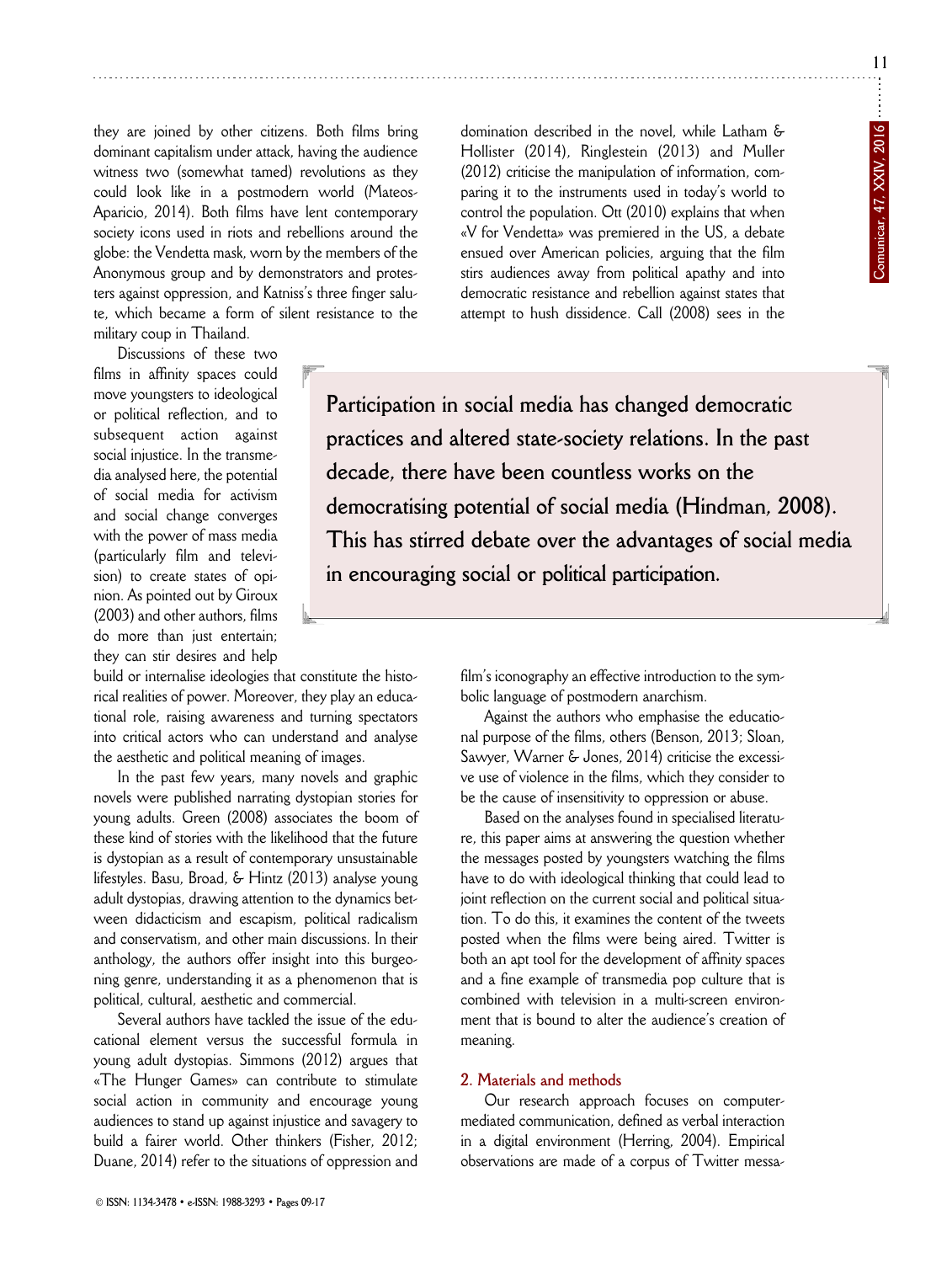ges, framed within computer-mediated discourse analysis.

## **2.1. Corpus**

Our corpus is made of the messages posted on Twitter when the films under study were being aired, taking the social audience into account – another key component in convergence culture (Jenkins, 2008). The combination of social media and second screens (tablets, smartphones, television) produces an audience that interacts in social media. This may lead to a

**Cultural products are not mere entertainment or ideological vessels but rather complex artefacts embodying social and political discourse. As such, they should be analysed and understood within the social and political environment where they are produced, circulated and received. Being part of this environment and partly responsible for the people who should transform it, schools should take on media education among its priorities.**

> horizontal relationship between users who are physically apart watching the same television broadcast (Quintas & González, 2014). To make comments, users tend to use hashtags that single their messages out. In our corpus, the hashtags are #vdevendetta for «V for Vendetta» and #losjuegosdelhambre for «The Hunger Games».

> The tweets in our corpus were posted when «V for Vendetta» was aired by Neox on 23 July 2014 (408,000 viewers; 2.8% shared tweets) and when «The Hunger Games» was premiered by Antena 3 (4,513,000 viewers, 24.3% share, 48,152 tweets) (source: Kantar Media, 2014). The tweets were collected with Tweet Archivist, a Twitter analytics tool to search, archive, analyse, visualise, save and export tweets based on a search term or hashtag. This software uses the API to create files with data containing a hashtag or word. Due to API constraints, not every tweet can be stored. The corpus, however, contains 2800 tweets (1,400 with the hashtag #los

juegosdelhambre and 1,400 with #vdevendetta). Retweets were not included, as they are re-posts of messages posted earlier. Our time frame was the days on which the films were aired, until one hour after they ended.

Regarding the individuals posting the tweets in the corpus, Twitter users are not required to indicate their age in their profiles. 1,000 users tweeting about the films were chosen at random on the basis of their profile pictures, the contents of their messages (mentions of parents or siblings, of school or university, etc.) and

> the photos they post. These criteria helped us to select teenagers and young adults.

#### **2.2. Methods**

The tweets were analysed through «coding and counting», a quantitative method used in computer-mediated communication consisting in encoding the data and then counting the occurrence of a coded item, together with content analysis. The occurrence of a topic in the corpus analysed can be used to make adequate statistical calculations for a deeper understanding of the relationship between variables in the phenomenon being analysed.

The coding and counting method requires key concepts to be operationalisable in empirically

measurable terms (Herring, 2004). So we defined the concepts and developed specific codes that could be counted.

The categories used to classify the tweets were:

A) Categories related to the content of the films:

• A1) References to plot events or facts in the film.

• A2) References to film characters.

• A3) References to feelings or empathy with an aspect of the film.

• A4) Expressions denoting like or dislike for the film.

B) Categories unrelated to the content of the films:

• B1) Information about the viewing environment.

• B2) Comments about television or Twitter.

• B3) Comments unrelated to the film.

C) Categories related to the social and political element in the films:

• C1) Social/political quotations from the film.

• C2) Connections between the film and the current social/political situation.

• C3) Other social/political reflections.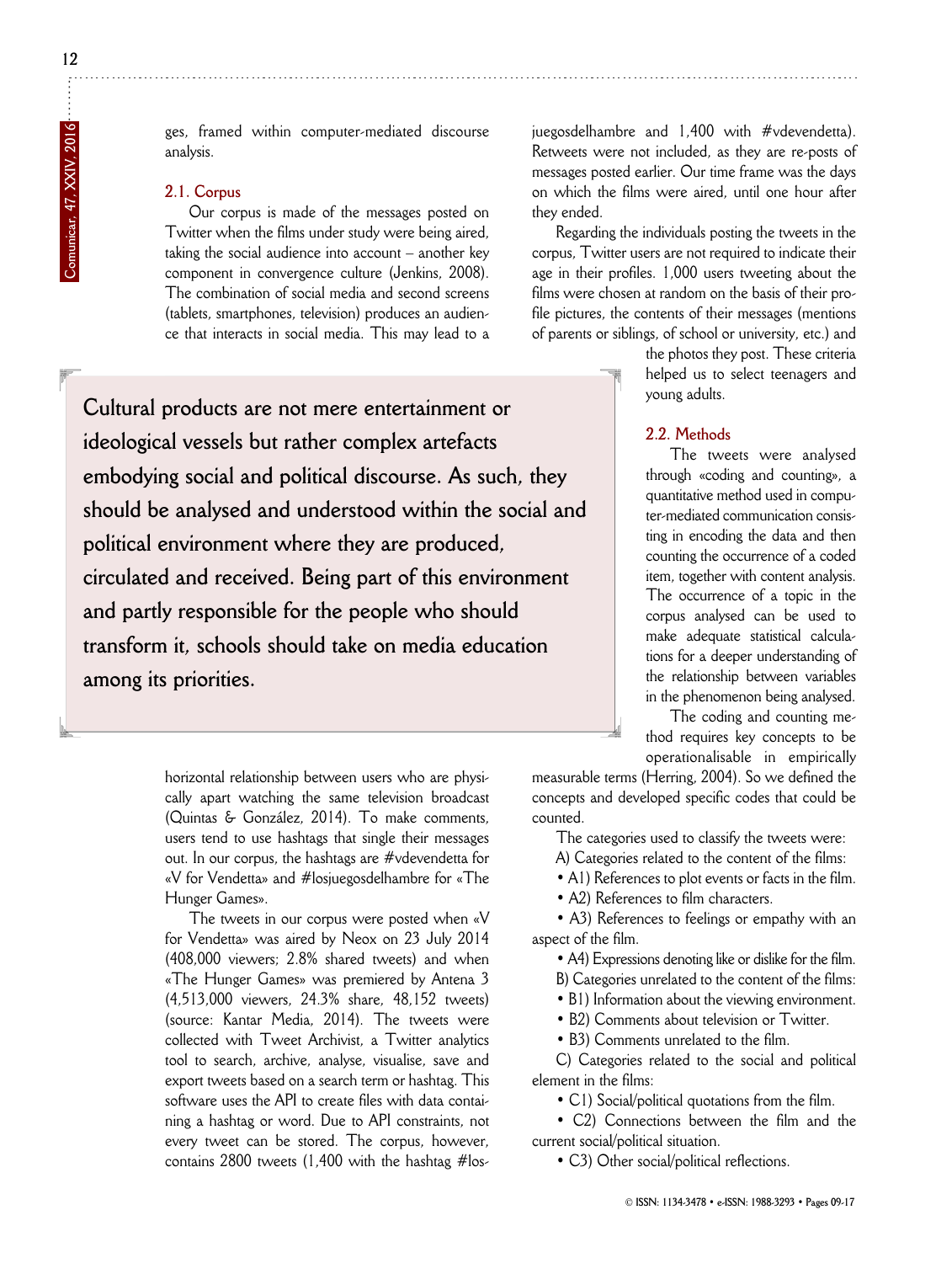**13**

All these categories were gathered in an analysis file tested for data record accuracy with other films in order to make all the necessary coding changes before using the file for this research.

One of the disadvantages of using an original and innovative research method is the risk of reductionism vis-à-vis of the reality being studied. There are also the limitations in the analysis of the texts, as every discourse is underpinned by social factors we have no knowledge of. So, the empirical approach to text analysis, based on texts and texts alone forces the researchers to infer social and cognitive information that is far from self-evident.

#### **3. Results**

Based on the results obtained after data coding, it is striking that the categories with the smallest number of tweets are those related to the social and political element in the films (C1, C2, C3) (figure 1). Although in «V for Vendetta» they account for 27% of total messages, in «The Hunger Games», the percentage is really low (1%).

As shown in figure 2, the messages about «V for Vendetta» include 178 tweets quoting lines from the film with social or political content, e.g. «[F]airness, justice, and freedom are more than just words, they are perspectives», «An idea can still change the world» or «People should not be afraid of their governments. Government should be afraid of their people». In addition, there are 71 messages connecting the plot to elements of the current social/political situation, as in: «Watching #vdevendetta, I can't but think about media control, misinformation and the #CanonAEDE [Spanish IP law]»; «We need a speech like that in all TV channels in this country, so that people understand #vdevendetta»; «Has V just said, #LeyMordaza [Spanish Law for Citizen Safey and Protection that is considered to curtail freedom of speech]? #vdevendetta». There are 124 messages referring to the political/social element in the film, expressing a variety of opinions. Some users praise the film for its power to invite reflection and change, and to make a deep ideological impact: «Everyone should have the principles shown in this film. #vdevendetta»; «#vdevendetta: What a film! It makes you think. We should be inspired by it in everyday life»; «What are we waiting for to make a change? If we start moving, they'll start falling. #vdevendetta». Others complain about inaction in the real world: «Sadly, the people are united only in films like #vdevendetta»; «Those who like #vdevendetta and think of themselves as revolutionaries, and then don't care about what's going on around them»; «Couch potatoes watching #vdevendetta. #BigFan». About 50% of the tweets in this category criticise the film and the ideas it conveys: «#vdevendetta is such a boring film, aimed at indoctrinating dupes into violence and communism. Be careful!»; «C`mon, guys, we're gonna be anti-system anarchists without a clue. C'mon! #vdevendetta»; «#vdevendetta is an anti-system, anarchist 'candy' for teenagers».

As to «The Hunger Games», there are almost no tweets referring to the film's social/political content (only 21; cf. Figure 3). Likewise, social/political quotations (category C1.) are virtually non-existent (5), as



**Figure 1: Number of tweets by category.**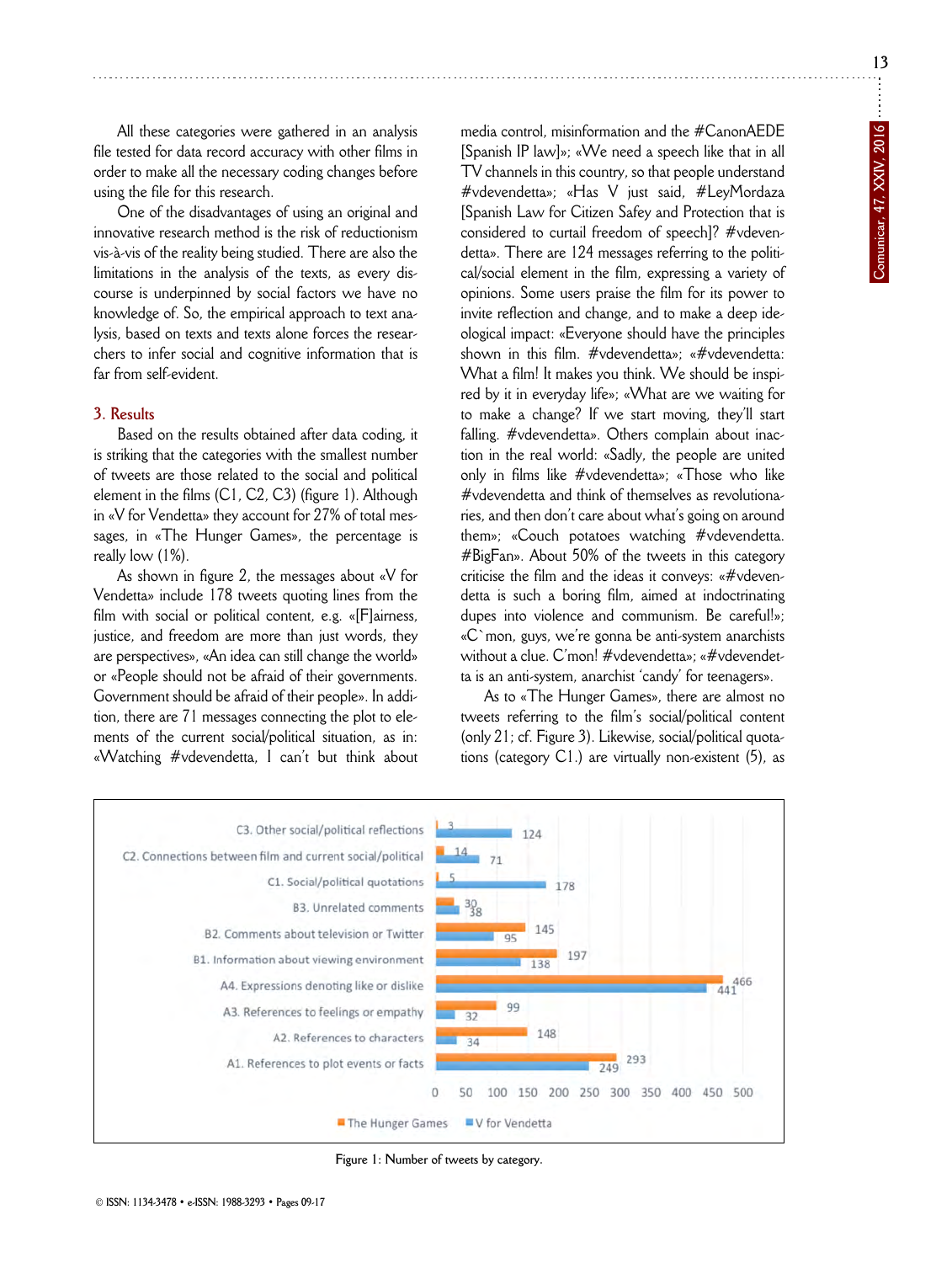**14**

opposed to the «V for Vendetta» case; all of them are based on Katniss's line, «I'm more than just a piece in their Games». In the category of tweets comparing the film to the current situation (C2.), there are 14 messages: «In #losjuegosdelhambre, rulers change the rules whenever they want to. For «cashflow» and money. If we tighten the rope, we can make it. Together»; «Sorry for being dramatic, but the society in #losjuegosdelhambre is quite similar to Spain today: submissive and servile»; «Don't you feel that in Spain we're also playing #losjuegosdelhambre?». The messages focusing on social/political aspects of the film are rare too (3): «#losjuegosdelhambre, or how to subtly tell the people that the solution lies in rebellion»; «We're actually living in #losjuegosdelhambre. There'll come a time when we stand up against unfair rules against all Capitols»; «What's really scary about this film is that it might not be so far away from the reality around us. Just think about it… #losjuegosdelhambre».

More than half of the tweets refer to film content (categories A1, A2, A3, A4; 53% in «V for Vendetta» and 73% in «The Hunger Games»). The subcategory with the largest number (a third of tweets for both films) is the group of messages of like and dislike (A4). Tweets like the following are rather frequent: «Loving #losjuegosdelhambre!»; «#losjuegosdelhambre, what a great movie!»; «I've loved #vdevendetta: I'd heartily recommend it». Some of the tweets also express dislike, but they are a small portion. The rest of the tweets in this category are about film scenes or facts (A1), fee-

gosdelhambre»; «#losjuegosdelhambre is when you are hungry at midnight and open the cupboard and all you have it fattening food and you still give it a go».

Finally, 20% of the tweets about «V for Vendetta» and 27% of the posts about «The Hunger Games» are not related to the films themselves. Instead, the users make comments about their own lives or related topics (like Twitter itself, television, or other cultural products; categories B1, B2, B3) based on the films. For both films, the subcategory with the largest number of tweets is that of comments about the viewing environment or experiences associated with the films (B1): «Because of #losjuegosdelhambre, I've bitten the nail of my right little finger too short!»; «So here I am, watching #losjuegosdelhambre instead of getting ready for class early tomorrow». «There's no better way of calling the day off than by watching #vdevendetta».

Remarkably, these messages trigger virtually no interactions (less than 1%). Most of the tweets are not retweeted or favourited, and they seldom get replies. There is no communication between users. Senders post their messages without expecting a response from other users.

#### **4. Discussion and conclusions**

New consumers are always connected. They are highly visible and active. The reception and consumption of media contents is an active and collective process, as shown by the large number of tweets posted during the films. Message content analysis shows that

lings triggered by the films (A3) or film characters (A2). Most of them contain trivial information or use the films to make superficial comments: «I'd rather go to #losjuegosdelhambre than to school tomorrow»; «That machine I'd use to make cute guys. Trees, panthers, stupid things? Get off! #losjue-



**Figure 2: Percentage of messages by category for «V for Vendetta».**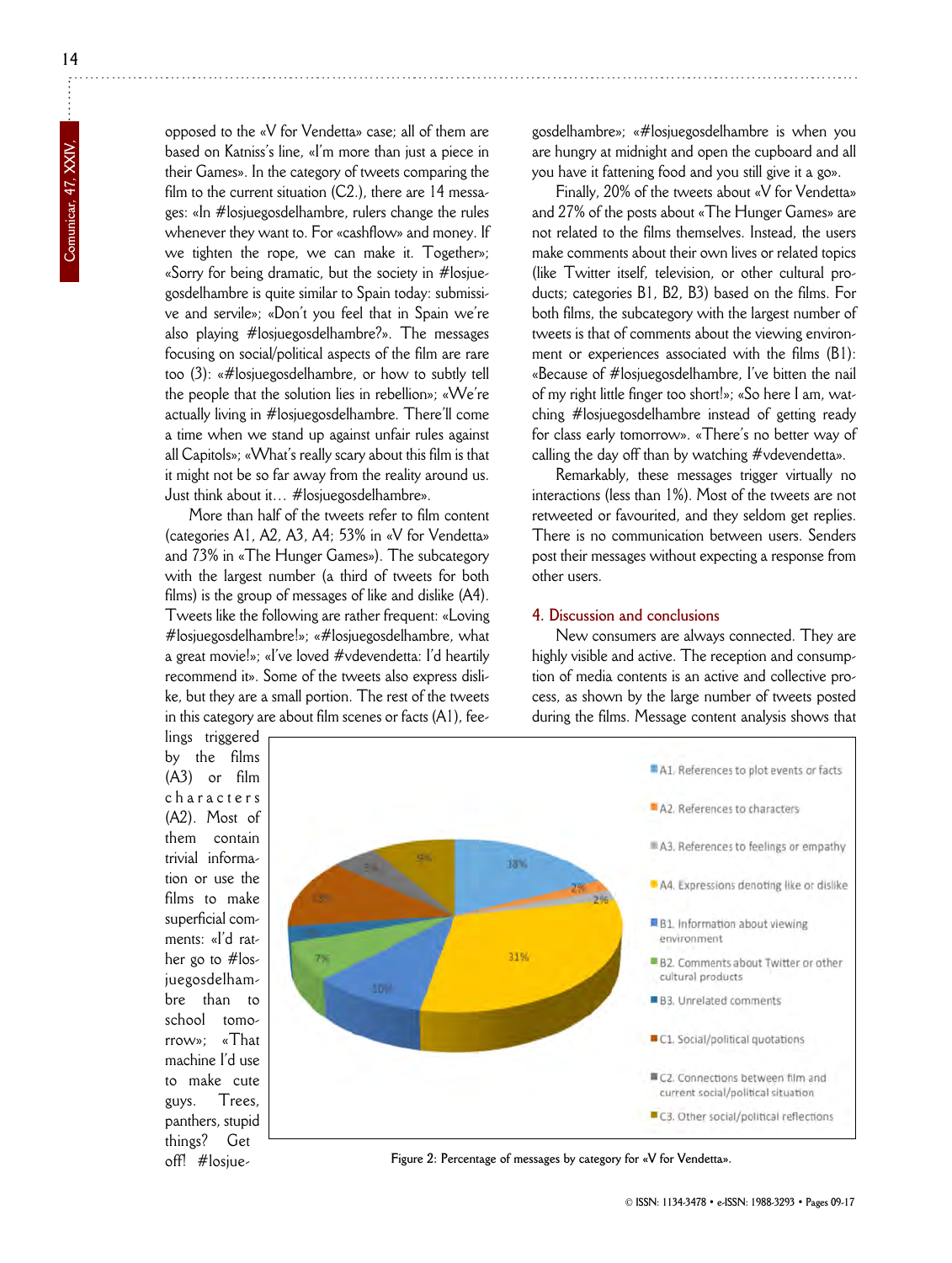**15**

there is an urgent need among youngsters to identify themselves as fans of a cultural product and inform their followers of their likes and interests in cultural consumption. Moreover, they do not expect other However, the inclusion of these situations in the media or as products of pop culture does not lead to similar political or social thinking or even to social outrage vented through the Internet. Social media

users to reply or respond, even if they share those likes and interests. Thus, their texts can be framed within the participatory culture (Jenkins, 2008), without an emphasis on creation or mutual learning. Consequently, no affinity spaces are developed among users, given the unwillingness to share, discuss or become



**Figure 3: Percentage of messages by category for «The Hunger Games».**

attached to other users. Similarly, no knowledge communities emerge (Lévy, 1997) for the discussion and collective development of topic –or interest– sharing follower communities as an alternative to media power.

Although scholars have emphasised the ability of dystopian films or novels like «V for Vendetta» and «The Hunger Games» to encourage critical thinking and social action, tweet analysis shows that youngsters have other interests in relation with pop culture. In the case of these two films, they feel attracted to their charismatic characters and exciting plots (where adventure and intrigue are key ingredients), but that is all. They seldom go beyond the realm of entertainment.

Twitter appears, then, as a tool to express one's cultural preferences and interests, particularly regarding cultural products in vogue. Even though it has been used to build networks of people interested in social movements and collective intelligence on a variety of social and political issues, in the cases analysed, it is mainly used to keep users and their followers connected to share information on cultural patterns and preferences.

It seems rather obvious that social media can be a powerful communication tool for citizen engagement in situations of conflict, oppression and resistance.

© **ISSN: 1134-3478 • e-ISSN: 1988-3293 • Pages 09-17**

interventions by youngsters watching situations of injustice confine to the viewing environment itself or focus on shallow details. As a result, the social network becomes a tool for connection rather than reflection.

The tweets posted in those circumstances are spontaneous rather than being the result of brooding. This may be one of the reasons why references to the social/political element in the films are so scarce. Even when these references exist, they are superficial, only reproducing popular quotations. Some of the users note this, accusing fellow Twitter users of being «couch potatoes» daydreaming about the revolution, making frivolous complaints and being fully incapable of sponsoring change in the societies where they live.

Hindman (2008) asks a fundamental question: What kind of learning and citizenships are social media contributing to build? Are people really being empowered or is it just an illusion of power compounded by the trivialisation of public commitment? Based on the results of our study, we agree with Tilly (2004), Tarrow (2005) and Díez, Fernández & Anguita (2011) that even when social media messages can reach an amazing number of people and thus contribute to social mobilisation, in the end they tend to have a limited outcome. In the repercussions of the films studied in this paper, they include a large number of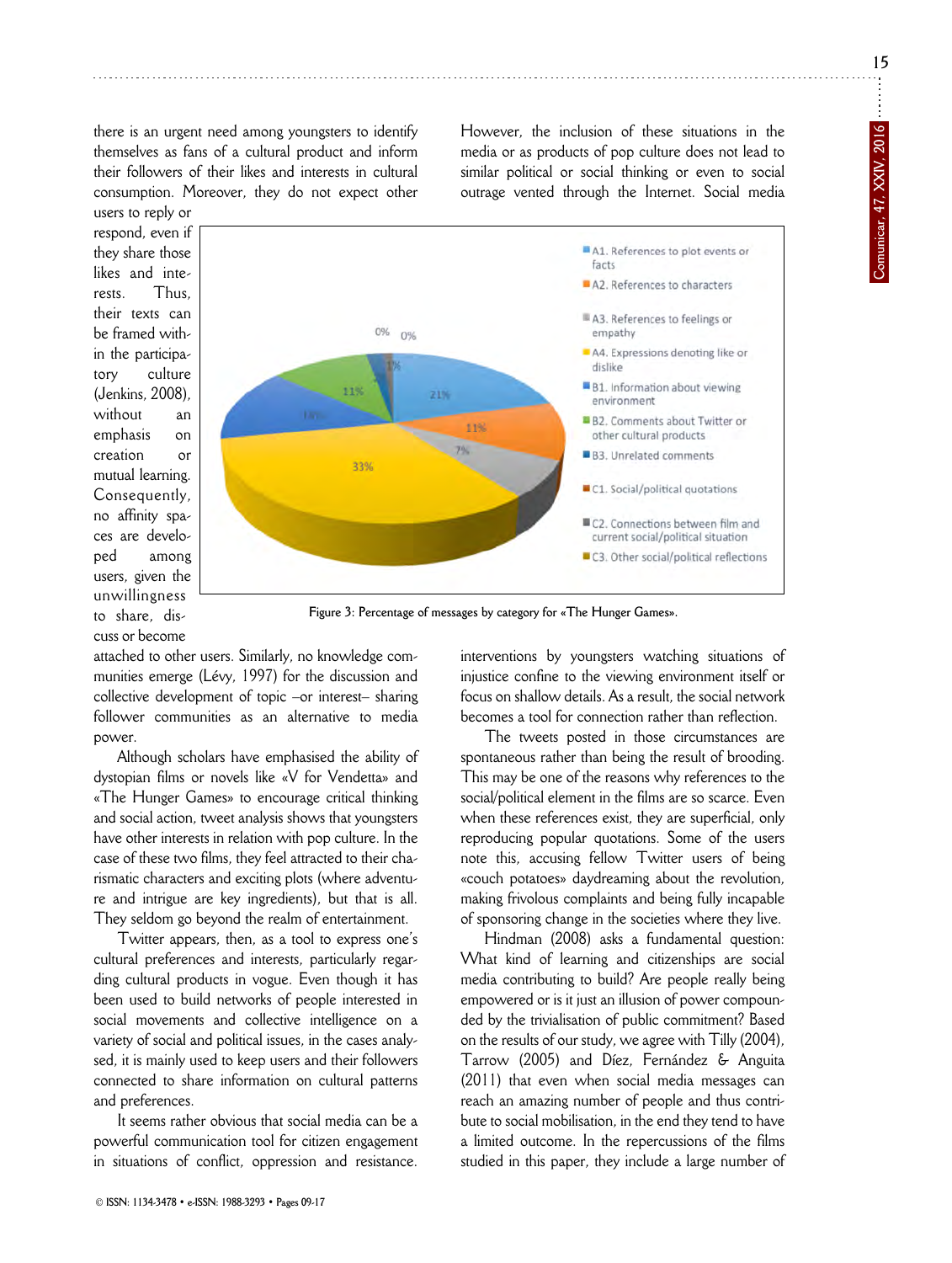unrelated, disconnected messages that cannot be processed and thus cannot lead to organisation and action.

Popular culture –films like «V for Vendetta» and «The Hunger Games»– affects socialisation and education processes. It should therefore be approached by media education to help consumers understand its meaning and role in society. According to Kellner (2011), cultural products are not mere entertainment or ideological vessels but rather complex artefacts embodying social and political discourse. As such, they should be analysed and understood within the social and political environment where they are produced, circulated and received.

Being part of this environment and partly responsible for the people who should transform it, schools should take on media education among its priorities.

#### **References**

Atton, C. (2002). *Alternative Media.* London: Sage.

Basu, B., Broad, K.R., & Hintz, C. (2013). *Contemporary Dystopian* Fiction for Young Adults: Brave New Teenagers. New York: Routledge.

Call, L. (2008). A is for Anarchy, V is for Vendetta: Images of Guy Fawkes and the Creation of Postmodern Anarchism. *Anarchist Studies,* 16(2), 154-172. (http://goo.gl/wixxwD) (2015-09-24).

Castells, M. (Ed.) (2004). *La sociedad Red: una visión global.* Madrid: Alianza.

Collins, S. (2008). *Los juegos del hambre.* Barcelona: Molino.

Della-Porta, D., & Mosca, L. (2005). Global-net for Global Movements? A Network of Networks for a Movement of Movements. *Journal of Public Policy,* 25(1), 165-190. doi: http://dx.doi.org/10. - 1017/S0143814X05000255

Della-Porta, D. (2015). *Social Movements in Times of Austerity: Bringing Capitalism Back into Protest Analysis*. Cambridge: Polity Press.

Díez-Rodríguez, A. (2003). Ciudadanía cibernética. La nueva utopía tecnológica de la democracia. In J. Benedicto, & M.L. Morán (Eds.), *Aprendiendo a ser ciudadanos* (pp.193-218). Madrid: Inju ve.

Díez, E., Fernández, E., & Anguita, R. (2011). Hacia una teoría política de la socialización cívica virtual de la adolescencia. *Revista In teruniversitaria de Formación del Profesorado*, 71(25,2), 73-100. (http://goo.gl/3gd65W) (2015-09-22).

Duane, A.M. (2014). Volunteering as Tribute: Disability, Globalization and the Hunger Games. En M. Gill, & C.J. Schlund-Vials (Eds.), *Disability, Human Rights and the Limits of Humanitaria nism* (pp. 63-82). Burlington: Ashgate.

Fisher, M. (2012). Precarious Dystopias: 'The Hunger Games', In Time, and Never Let me Go. *Film Quarterly*, 65(4), 27-33. doi: http://dx.doi.org/10.1525/fq.2012.65.4.27

Gee, J.P. (2004). *Situated Language and Learning: A Critique of Traditional Schooling*. New York: Routledge.

Giroux, H.A. (2003). *Cine y entretenimiento. Elementos para una crítica política del filme.* Barcelona: Paidós.

Green, J. (2008). Scary New World. *The New York Times,* 2015- 11-07. (http://goo.gl/nXB9HX) (2015-09-23).

Hernández, E., Robles, M.C., & Martínez, J.B. (2013). Jóvenes in teractivos y culturas cívicas: sentido educativo, mediático y político del 15M [Interactive Youth and Civic Cultures: The Educational,

Mediatic and Political Meaning of the 15M]. *Comunicar,* 40, 59-67. doi: http://dx.doi.org/10.3916/C40-2013-02-06

Herring, S. (2004). Computer-Mediated Discourse Analysis: An Approach to Researching Online Behavior. In S.A. Barab, R. Kling, & J.H. Gray (Eds.), *Designing for Virtual Communities in the Ser vice of Learning* (pp. 338-376). New York: Cambridge University Press. Hindman, M (2008). *The Myth of Digital Democracy*. New Jersey: Princenton University Press.

Jenkins, H. (2008). *Convergence Culture: La cultura de la convergencia de los medios de comunicación.* Barcelona: Paidós.

Kantar Media (2014). *Audiencias semanales.* (http://goo.gl/J4Zqz6) (2014-11-26).

Kellner, D. (2011). Cultural Studies, Multiculturalism, and Media Culture. En G. Dines, & J. Humez (Eds.), *Gender, Race and Class in Media: A Critical Reader* (pp. 7-18). Los Angeles, CA: Sage Publications.

Koku, E., Nazer, N., & Wellman, B. (2001). Netting Scholars: On line and Offline. *American Behavioral Scientist,* 44, 1.752-1.774. doi: http://dx.doi.org/10.1177/00027640121958023

Langman, L. (2005). From Virtual Public Spheres to Global Justice: A Critical Theory of Interworked Social Movements. *Sociological Theory,* 23(1), 42-74. doi: http://dx.doi.org/10.1111/j.0735-2751. 2005.-00242.x

Latham, D., & Hollister, J. M. (2014). The Games People Play: Information and Media Literacies in 'The Hunger Games' Trilogy. *Chil dren's Literature in Education,* 45(1), 33-46. doi: http://dx. doi.org/ 10.1007/s10583-013-9200-0

Lévy, P. (1997). *A inteligência colectiva. Para uma antropologia do ciberespaço*. Lisboa: Instituto Piaget.

Martin, G. (2015). *Understanding Social Movements*. New York: Routledge.

Mateos-Aparicio, A. (2014). Popularizing Utopia in Postmodern Science Fiction Film: Matrix, V for Vendetta, in Time and Verbo. In E. De-Gregorio-Godeo, & M.M Ramón-Torrijos (Eds.), *Multi disciplinary Views on Popular Culture. Proceedings of The 5th In ternational SELICUP Conference* (pp. 271-280). Cuenca: Univer sidad de Castilla-La Mancha.

McTeigue (2006). '*a Vendetta'*. [Cinta cinematográfica]. USA: Warner Bros Pictures.

Moore, A., & Lloyd, D. (2005). '*a Vendetta'.* Barcelona: Planeta DeAgostini.

Muller, V. (2012). Virtually Real: Suzanne Collins's 'The Hunger Games' Trilogy. *International Research in Children's Literature*, 5(1), 51-63. doi: http://dx.doi.org/10.3366/ircl.2012.0043

Ott, B.L. (2010). The Visceral Politics of V for Vendetta: On Political Affect in Cinema. *Critical Studies in Media Communication*, 27(1), 39-54. doi: http://dx.doi.org/10.1080/152950309035 54359

Quintas, N., & González, A. (2014). Audiencias activas: participación de la audiencia social en la televisión [Active Audiences: Social Audience Participation in Television]. *Comunicar,* 43, 83-90. doi: http://dx.doi.org/10.3916/C43-2014-08

Ringlestein, Y. (2013). Real or not Real: 'The Hunger Games' as Transmediated Religion. *Journal of Religion and Popular Culture,* 25(3), 372-387. doi: http://dx.doi.org/10.3138/jrpc.25.3.372

Ross, G. (2012). *Los juegos del hambre.* [Cinta cinematográfica]. USA: Lionsgate.

Simmons, A.M. (2012). Class on Fire Using 'The Hunger Games' Trilogy to Encourage Social Action. *Journal of Adolescent and Adult Literacy*, 56(1), 22-34. doi: http://dx.doi.org/10.1002/JA AL.00099 Sloan, E.D., Sawyer, C., Warner, T.D., & Jones, L.A. (2014). Adolescent Entertainment or Violence Training? 'The Hunger Games. *Journal of Creativity in Mental Health,* 9(3), 427-435. doi: http://dx.doi.org/ 10.1080/15401383.2014.903161